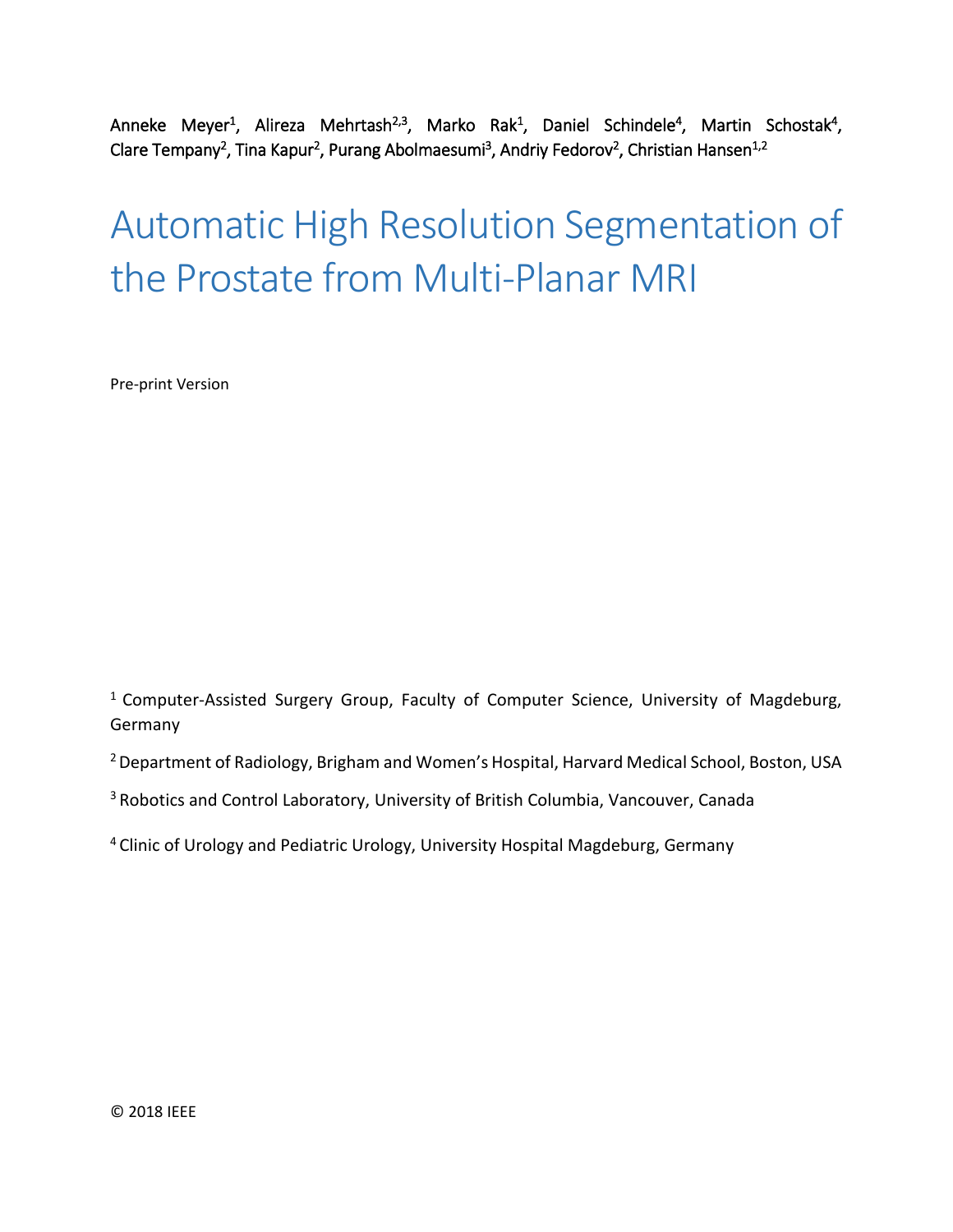# AUTOMATIC HIGH RESOLUTION SEGMENTATION OF THE PROSTATE FROM MULTI-PLANAR MRI

*Anneke Meyer<sup>1</sup> , Alireza Mehrtash2,3, Marko Rak<sup>1</sup> , Daniel Schindele<sup>4</sup> , Martin Schostak<sup>4</sup> , Clare Tempany<sup>2</sup> , Tina Kapur<sup>2</sup> , Purang Abolmaesumi<sup>3</sup> , Andriy Fedorov<sup>2</sup> , Christian Hansen1,2*

<sup>1</sup> Computer-Assisted Surgery Group, Faculty of Computer Science, University of Magdeburg, Germany <sup>2</sup> Department of Radiology, Brigham and Women's Hospital, Harvard Medical School, Boston, USA <sup>3</sup> Robotics and Control Laboratory, University of British Columbia, Vancouver, Canada <sup>4</sup> Clinic of Urology and Pediatric Urology, University Hospital Magdeburg, Germany

#### ABSTRACT

Individualized and accurate segmentations of the prostate are essential for diagnosis as well as therapy planning in prostate cancer (PCa). Most of the previously proposed prostate segmentation approaches rely purely on axial MRI scans, which suffer from low out-of-plane resolution. We propose a method that makes use of sagittal and coronal MRI scans to improve the accuracy of segmentation. These scans are typically acquired as standard of care for PCa staging, but are generally ignored by the segmentation algorithms. Our method is based on a multi-stream 3D convolutional neural network for the automatic extraction of isotropic high resolution segmentations from MR images. We evaluated segmentation performance on an isotropic high resolution ground truth ( $n = 40$ ) subjects). The results show that the use of multi-planar volumes for prostate segmentation leads to improved segmentation results not only for the whole prostate (92.1% Dice similarity coefficient), but also in apex and base regions.

*Index Terms*— MRI, prostate segmentation, deep convolutional neural networks, multi-stream architecture, multiplanar segmentation, 3D planning, 3D model generation

## 1. INTRODUCTION

With 180,890 new cases and more than 26,000 deaths in the US in 2016, PCa is the most common type of cancer and is the second most deadly cancer among men [\[1\]](#page-5-0). Due to its high soft-tissue contrast, MRI is often used for clinical purposes in PCa assessment and therapy. Segmentation of the prostate extracted from such data is commonly needed in research and clinical applications. For example, it is often used to enable MRI-TRUS (transrectal ultrasound) fusion guided biopsy [\[2\]](#page-5-1), radiation dose planning in brachytherapy and external beam radiotherapy [\[3\]](#page-5-2). Shah *et al.* [\[4\]](#page-5-3) utilized segmentation of the prostate to correlate MRI findings with the prostatectomy specimen.

A variety of MRI prostate segmentation algorithms have been proposed as summarized in [\[5\]](#page-5-4). In the last three years,



<span id="page-1-0"></span>Fig. 1. Illustration of the effect of poor inter-plane resolution on segmentation. The top row illustrates the difference between inplane resolution (left) and inter-plane resolution for an axial volume. No kind of interpolation was performed on this volume. In the bottom row, the manual segmentation, based only on the axial slices, is depicted by a red contour. A superior contour is visualized in yellow, whereby we fused the axial, coronal and sagittal segmentation by shape-based interpolation.

deep convolutional neural networks (CNN) were introduced into the context of medical segmentation. The fully convolutional network by Long *et al.* [\[6\]](#page-5-5) enables segmentation in an end-to-end fashion. Furthermore, Ronneberger *et al.* [\[7\]](#page-5-6) developed the U-Net which is frequently used for medical image segmentation. These architectures have been adapted for prostate segmentation. The fully connected CNN from [\[6\]](#page-5-5) was fine-tuned for the purpose of prostate segmentation in [\[8\]](#page-5-7). Zhu *et al.* [\[9\]](#page-5-8) applied a deeply supervised 2D U-Net to prostate segmentation. Recently, 3D CNNs were established for the prostate segmentation. Yu *et al.* [\[10\]](#page-5-9) applied 3D CNNs with a combination of short and long residual connections to the prostate. So far, this work has performed best at the PROMISE12 prostate segmentation challenge [\[11\]](#page-5-10).

All these methods rely purely on the axial T2-weighted MRI scan of the prostate. Prostate MRI is highly anisotropic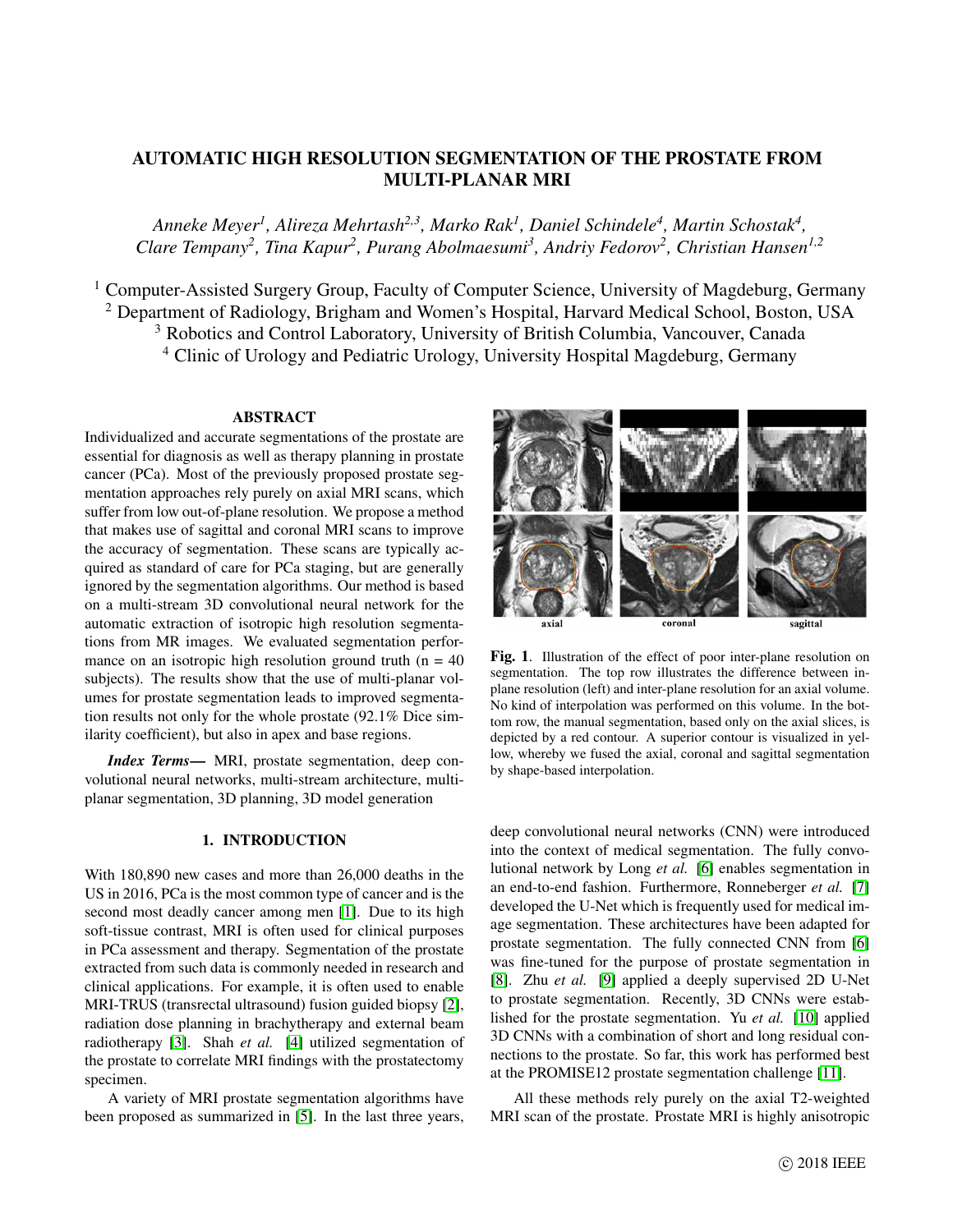for the typical acquisition protocols, resulting in a factor of 6-10 difference between the out-of-plane and in-plane resolution. As can be seen in the top row of Figure [1,](#page-1-0) this leads to a strong partial volume effect. Consequently, the prostate gland boundary can be challenging to accurately localize in the axial image in the apex and base regions, where prostate tissue can not be clearly distinguished from surrounding structures like seminal vesicles or neurovascular bundles. Additionally, extracting surfaces from axial volumes can cause step artifacts in 3D prostate models due to the low inter-plane resolution. Shah *et al.* [\[4\]](#page-5-3) addressed this problem by manually segmenting the prostate from three orthogonal MRI scans (axial, sagittal and coronal) and fusing them with shape-based interpolation in order to generate a high-resolution surface. Similarly, Cheng *et al.* [\[12\]](#page-5-11) automatically segmented the prostate for the three views by holistically-nested edge detector networks. For each volume, a 2D network is trained separately and subsequently the three segmentation outcomes (with low out-of-plane resolution) are used for surface extraction with ball pivoting, followed by Poisson surface reconstruction to obtain a hole-free and smooth surface.

Since standard prostate imaging protocol includes multiplanar (axial, coronal, sagittal) T2-weighted images [\[13\]](#page-5-12), we aimed to improve the fidelity of the prostate gland segmentation by utilizing all of the available scan directions to overcome the problems that arise from the low inter-slice resolution of the MRI scans. Our contributions in this work are:

- Instead of using three 2D networks as in [\[12\]](#page-5-11), we propose obtaining a smooth segmentation from the orthogonal MRI scans with one single multi-stream volumetric network, which greatly simplifies training.
- The resulting segmentation has isotropic voxels with high resolution and enables an easy and fast extraction of the smooth surface for such applications as MRI-TRUS fusion and therapy planning.
- We created a high resolution ground truth that better reflects boundaries in critical apex and base regions. In addition to axial segmentations, sagittal and coronal manual segmentations are acquired and fused to an isotropic volume (yellow contour in Figure [1\)](#page-1-0). The ground truth dataset will be released publicly for other researchers.<sup>[1](#page-2-0)</sup>

#### 2. METHODS

In this work, we propose a method that simultaneously uses orthogonal scans for a high resolution segmentation of the prostate with 3D-CNN. First, we describe the architecture of the network, its training and the pre- and postprocessing of the data. Second, we give details on the high resolution ground truth generation.

Our method is based on the 3D U-Net [\[14\]](#page-5-13). The input image is processed in an analysis (downsampling) and synthesis (upsampling) path, each containing four resolution steps. In the analysis path, the image is downsampled to increase the receptive field of the network. Each layer in this path consists of two  $3 \times 3 \times 3$  volumetric convolution filters followed by a rectified linear unit (ReLu). A  $2 \times 2 \times 2$  maxpooling operation with a stride of 2 along each dimension downsamples the volume to half its size. In the synthesis path, the convolutions are preceded by a deconvolution (transposed convolution) with a  $2 \times 2 \times 2$  kernel and a stride of 2 that upsamples the features back to the input resolution. For each resolution layer in the analysis path, the filter size is doubled. Respectively, at each resolution step in the synthesis path, the filter size is halved. The last layer is a  $1 \times 1 \times 1$  convolution filter followed by a sigmoid function that computes the binary label of the voxel. By means of skip connections, high resolution information is passed from the analysis path to the same level of the synthesis path.

The described network is modified for the multi-planar segmentation with a multistream-architecture as illustrated in Figure [2.](#page-3-0) Our network has three analysis streams, where the streams process axial, coronal and sagittal scans individually. The streams are then concatenated at the lowest resolution level. Skip connections are established from each stream to the respective level of the synthesis path.

#### 2.2. Preprocessing

The orthogonal scans of the prostate are acquired in the same frame of reference one after another, and in most cases do not require registration. When misalignment was observed due to motion, we applied manual rigid registration. As part of preprocessing, the three scans are resampled by linear interpolation into a common coordinate system with a resolution of  $0.5 \times 0.5 \times 0.5$ mm. This resembles the best in-plane resolution of the single scans, which usually have slice thickness of  $\approx$  3mm. Next, the per-plane images are cropped to the volume corresponding to their intersection. Prior to normalizing the intensity of the images to an interval of [0,1], the intensities are cropped to the 1st and 99th percentiles.

#### 2.3. Training of the Network

We selected the negative Dice similarity coefficient (DSC) loss function as the objective function of the network:

$$
loss = -\frac{2\sum_{i}^{N} p_i g_i}{\sum_{i}^{N} p_i^2 + \sum_{i}^{N} g_i^2}
$$

with N being the total number of voxels and  $p_i$  the predicted voxels and  $g_i$  the ground truth binary voxels. Adam Optimizer [\[15\]](#page-5-14) was used with default parameters except for the learning rate. The network was trained on a NVIDIA Titan Xp

<span id="page-2-0"></span><sup>1</sup>http://isgwww.cs.uni-magdeburg.de/cas/isbi2018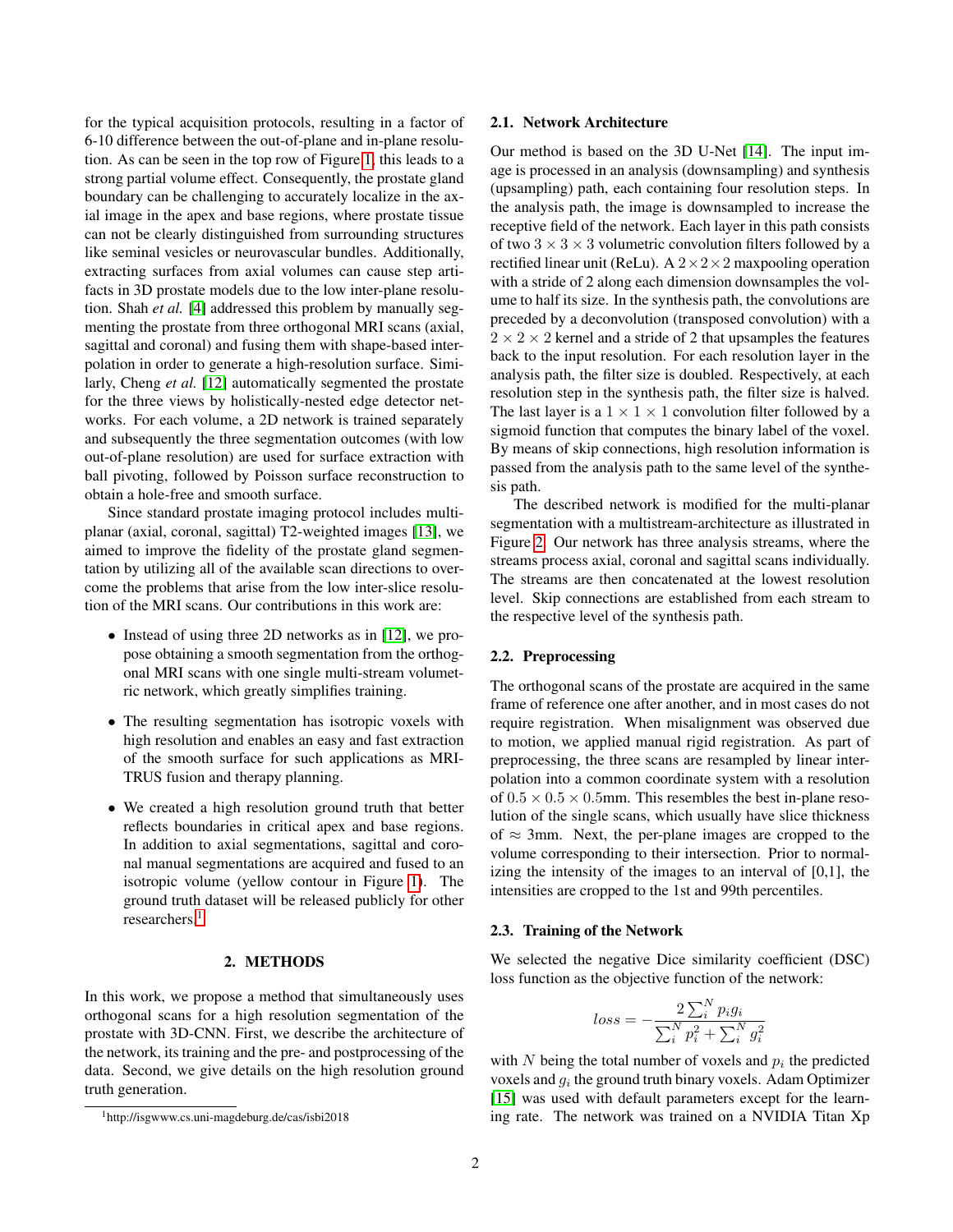

<span id="page-3-0"></span>Fig. 2. Architecture of the proposed multi-stream 3D U-Net. Numbers inside the layers correspond to number of feature maps. The full volumes ( $168 \times 168 \times 168$ ) are used as network input. For reasons of simplicity the original U-shape is not maintained.

for 1000 epochs, with an early stop mechanism if the validation loss does not change by  $\delta = 0.001$  for 100 iterations. The batch size was set to 1 due to graphical memory capacity. In order to increase the number of training images, data augmentation is introduced by left-right-flipping of the input volumes. Top-bottom and front-back flips were not considered since the orientation of the prostate bears valuable clues for segmentation. As postprocessing of the prediction, a connected components analysis was applied to the segmentation mask. The isosurface is extracted with the marching cubes algorithm. The total computation time for preprocessing, prediction and surface extraction of an unseen image is less than 10 seconds.

For the evaluation we set aside 15 images, each containing axial, coronal and sagittal scans for the test. We used 5-fold cross validation on 25 images for selecting the best hyperparameters such as learning rate and number of epochs and retrained the network again on the whole training set with these hyperparameters. An unbiased performance estimate is given by evaluating this model on the set-aside test data. Since we were interested in the effect of improvement by use of the additional orthogonal planes, we also evaluated the simple single-stream 3D U-Net on the axial volumes. The procedure was the same as for the multi-stream multi-planar network.

#### 2.4. Dataset and Ground Truth

As the PROMISE12 dataset provides only axial volumes, we tested the presented approach on the SPIE-AAPM-NCI PROSTATEx challenge dataset [\[16\]](#page-5-15). We selected 40 T2 weighted MR scans which contained axial, coronal and sagittal volumes. The alignment was checked visually using 3D Slicer [\[17\]](#page-5-16) (http://slicer.org). For three cases, we had to register the volumes manually. The segmentations were obtained manually for each view on the original resolution of the image by a medical student and later corrected by an expert urologist. Then, the signed distance transformation of the three segmentations is computed. Subsequently, the anisotropic distance volumes are transformed into an isotropic high resolution representation with linear interpolation. By averaging the distances and thresholding them with zero, we obtain the fused segmentation (shape-based interpolation as in [\[18\]](#page-5-17)). The resulting segmentations were manually verified and corrected further if necessary.

#### 3. RESULTS

We evaluated our approach with the following metrics that were also used in the PROMISE12 challenge: DSC, absolute relative volume difference (aRVD), 95% - Hausdorff-Distance (95-HD) and the average of shortest distances between boundary points of both volumes (ABD). These metrics represent both boundary-based and volume-based evaluation and are calculated in 3D. A detailed definition of these metrics can be found in [\[11\]](#page-5-10). Evaluation was performed for the whole volume as well as for apex, base and mid-gland regions, each of which contains 1/3 of the prostate. The quantitative results of the experiments are presented in Table [1](#page-4-0) and qualitative results can be found in Figure [3.](#page-4-1)

A mean DSC of 92.1% was obtained for the whole prostate by use of the proposed multi-planar segmentation with the multi-stream network, whereas the original architecture based on only the axial volume obtained a DSC of 90.7% (p-value of 0.0085 in a one-sided paired t-test). While aRVD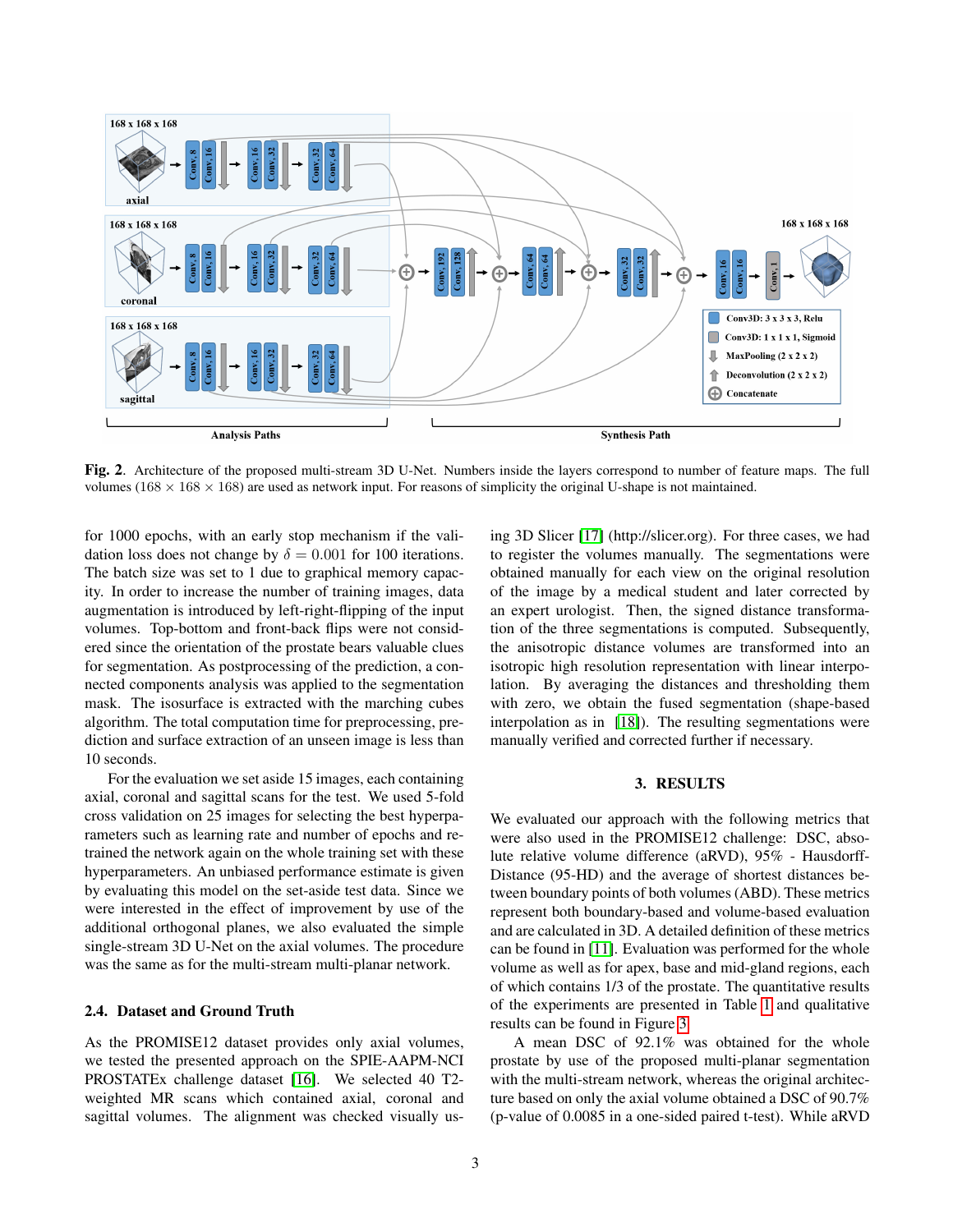

Fig. 3. Qualitative results of a) the best (DSC=94.8%), b) an average (DSC=92.5%) and c) the worst segmentation (DSC=85.4%). The ground truth is depicted by the yellow contour, the prediction of the multi-stream network is shown in red. d) 3D visualization of the surface distance from multi-planar segmentation (top) and axial-only segmentation (bottom) of another volume.

<span id="page-4-1"></span>did not change by the multistream network, 95-HD improved by more than 22% to 3.44mm and the ABD improved by 16%. Hence, we reduced leaking boundaries by use of the multi-plane approach and produced a result that is closer to the ground truth boundary. Improvement was also consistent considering the apex and base region. Only the mid-gland region could be equally well segmented by both techniques. One can assume that this is because of the good contrast the prostate boundaries have in the mid-gland region on axial slices. Comparing our results to Cheng *et al.* [\[12\]](#page-5-11) who also use orthogonal volumes ( $DSC = 88.6\%$ ), we obtain higher accuracy. However, this has to be considered with caution, because we used different datasets.

In a second experiment, we evaluated the effect of skipconnections that pass high resolution information from the analysis path to the synthesis path of the network, by repeating the experiment with removed skip connections. For multiplanar segmentation, performance was dropped by removing

<span id="page-4-0"></span>Table 1. Evaluation results for axial and multi-planar networks (distances in mm).

|                   |           | DSC   | aRVD    | 95-HD | ABD  |
|-------------------|-----------|-------|---------|-------|------|
| Multi-Planar      | Apex      | 85.1% | 23.0%   | 4.20  | 1.33 |
|                   | Mid-gland | 95.5% | 5.3%    | 2.30  | 0.79 |
|                   | Base      | 90.2% | $9.9\%$ | 3.14  | 0.99 |
|                   | Whole     | 92.1% | 8.3%    | 3.44  | 1.00 |
| <b>Axial Only</b> | Apex      | 82.8% | 25.2%   | 5.26  | 1.56 |
|                   | Mid-gland | 95.2% | $4.1\%$ | 2.87  | 0.85 |
|                   | Base      | 87.5% | 12.3%   | 4.16  | 1.30 |
|                   | Whole     | 90.7% | 8.3%    | 4.43  | 1.20 |

the skip connections: the DSC decreased to 91.6% and the 95%-HD distance increased to 3.71mm. Thus, the transfer of high resolution information to the synthesis path of the network does improve segmentation performance.

### 4. CONCLUSION

The aim of this work is to provide a simple yet powerful framework for the accurate segmentation and surface extraction of the prostate by use of axial, sagittal and coronal volumes. We proposed a 3D multi-stream CNN that simultaneously computes an isotropic high resolution segmentation from the three orthogonal volumes that can be easily used for surface extraction. We evaluated the segmentations against an isotropic manual ground truth that takes all three orthogonal volumes into account. Results show that an accurate segmentation can be obtained with this proposed method, improving the outcome compared to a single stream network using only axial volumes of the prostate. The created ground truth will be made available online for other researchers.

To the best of our knowledge, the only approach that utilizes the multi-planar volumes in prostate segmentation with deep learning is the one proposed by Cheng *et al.* [\[12\]](#page-5-11). Our method offers several advantages over this approach. First, by using a single network, as compared to the three networks, we can simplify the training process. Second, computationally expensive surface extraction methods, such as ball pivoting and Poisson surface reconstruction, are not required: the surface can be easily generated from the high resolution segmentation. Consequently, our approach leads to faster prostate model generation while obtaining accurate results.

Because orthogonal volumes are usually included in the PCa MRI protocols, this work does not require any modification to the imaging procedures, and should encourage efforts to incorporate multi-planar volumes into the segmentation process for improved precision of prostate model generation for individualized therapy planning. Future work should include the enhancement of the networks architecture by use of residual connections. Additionally, automatic registration should be employed for cases where the volumes are not well aligned. Finally, a more clinical-relevant evaluation should be conducted, incorporating the effect of segmentation on the registration accuracy for targeted fusion biopsy procedures.

Acknowledgements This work has been funded by the EU and the federal state of Saxony-Anhalt, Germany under grant number FuE 74/16 and ZS/2016/04/78123 as part of the initiative 'Sachsen-Anhalt WISSENSCHAFT Schwerpunkte', and grants from NIH (U24 CA180918 and P41 EB015898). The Titan Xp used for this research was donated by the NVIDIA Corporation. Data used in this research were obtained from The Cancer Imaging Archive (TCIA) sponsored by the SPIE, NCI/NIH, AAPM, and Radboud University.